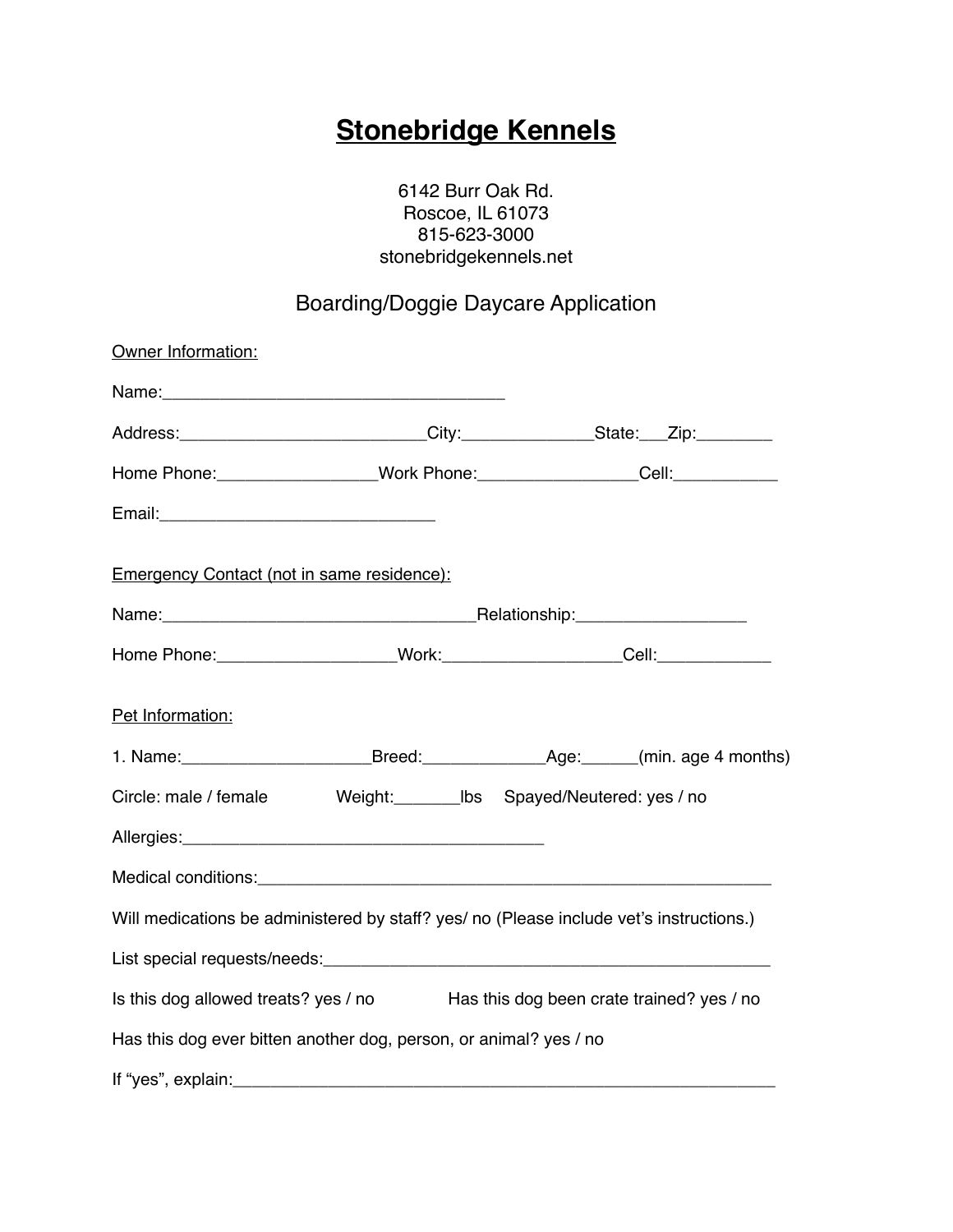| What flea/tick preventative is your pet on?________________________Last dose:___________            |  |  |                                           |  |
|-----------------------------------------------------------------------------------------------------|--|--|-------------------------------------------|--|
| 2. Name: ______________________________Breed: __________________________________(min. age 4 months) |  |  |                                           |  |
| Circle: male / female Weight: ________ lbs Spayed/Neutered: yes / no                                |  |  |                                           |  |
|                                                                                                     |  |  |                                           |  |
|                                                                                                     |  |  |                                           |  |
| Will medications be administered by staff? yes/ no (Please include vet's instructions.)             |  |  |                                           |  |
|                                                                                                     |  |  |                                           |  |
| Is this dog allowed treats? yes / no Has this dog been crate trained? yes / no                      |  |  |                                           |  |
| Has this dog ever bitten another dog, person, or animal? yes / no                                   |  |  |                                           |  |
|                                                                                                     |  |  |                                           |  |
|                                                                                                     |  |  |                                           |  |
| What flea/tick preventative is your pet on?__________________________Last dose:_____________        |  |  |                                           |  |
| 3. Name: _____________________________Breed: _______________________________(min. age 4 months)     |  |  |                                           |  |
| Circle: male / female Weight: ________ lbs Spayed/Neutered: yes / no                                |  |  |                                           |  |
|                                                                                                     |  |  |                                           |  |
|                                                                                                     |  |  |                                           |  |
| Will medications be administered by staff? yes/ no (Please include vet's instructions.)             |  |  |                                           |  |
|                                                                                                     |  |  |                                           |  |
| Is this dog allowed treats? yes / no                                                                |  |  | Has this dog been crate trained? yes / no |  |
| Has this dog ever bitten another dog, person, or animal? yes / no                                   |  |  |                                           |  |
|                                                                                                     |  |  |                                           |  |
| What flea/tick preventative is your pet on?_________________________Last dose:_____________         |  |  |                                           |  |

\_\_\_\_\_\_\_\_\_\_\_\_\_\_\_\_\_\_\_\_\_\_\_\_\_\_\_\_\_\_\_\_\_\_\_\_\_\_\_\_\_\_\_\_\_\_\_\_\_\_\_\_\_\_\_\_\_\_\_\_\_\_\_\_\_\_\_\_\_\_